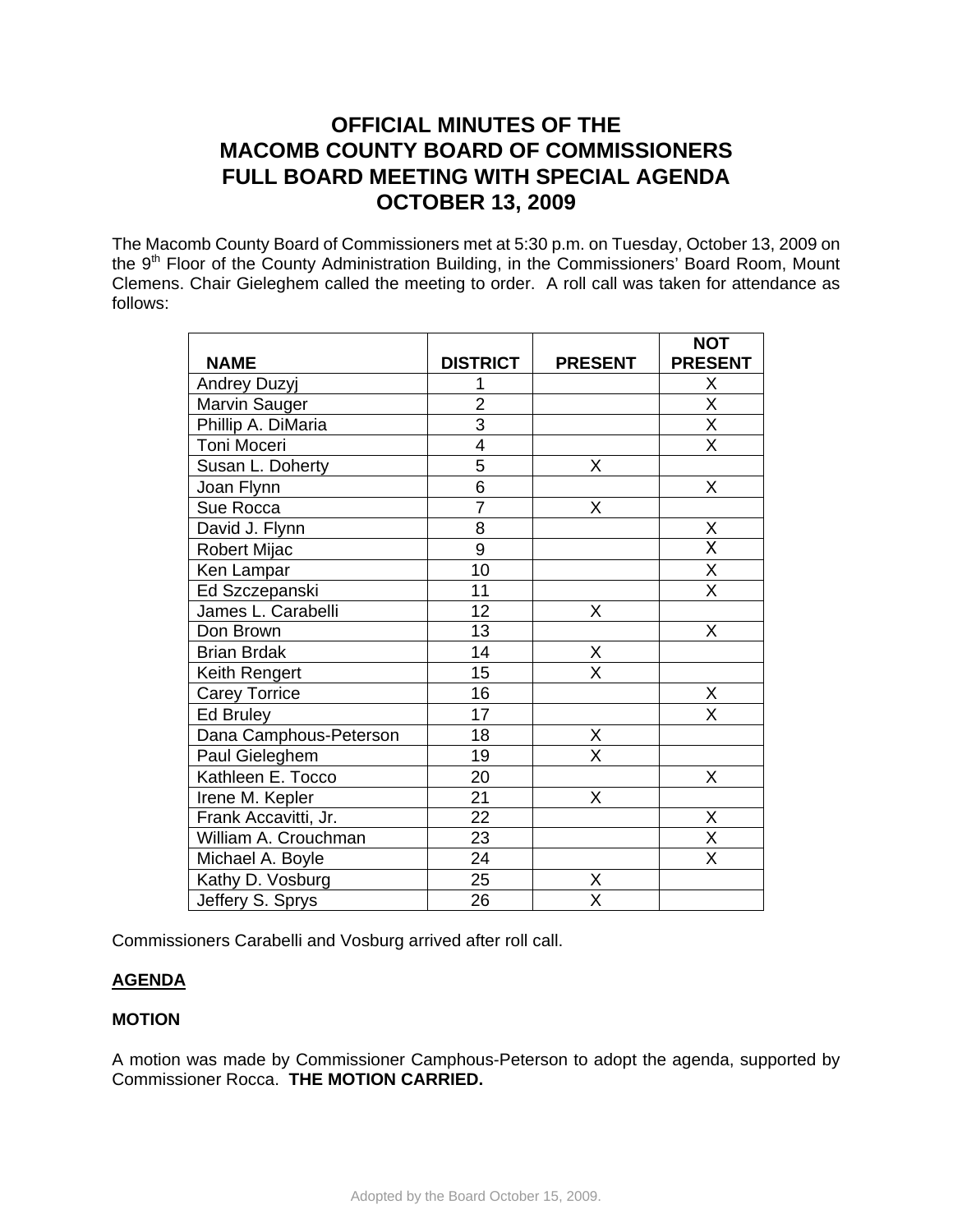## **PUBLIC PARTICIPATION**

**None** 

## **INTERVIEWS OF CANDIDATES FOR BOARDS & COMMISSIONS APPOINTMENTS**

Chair Appointment with Concurrence of Board:

#### a)*Brownfield Redevelopment Authority*

*3 vacancies for 3 year terms 10/01/2009 to 09/30/2012* 

Community Leader (3 vacancies)

• Jeffrey L. Lucas (not present)

Appointments made by vote of Board:

#### b) *Substance Abuse Advisory Board:*

*3 vacancies for 3 year terms upon appointment to 08/31/2012* 

2 applications for appointment/reappointment and recommendation from MCCMH Board

- Kenneth Roberts (appointment) (not present)
- Theresa Morin (reappointment) (not present)

## **NEW BUSINESS**

Chair Gieleghem indicated that meetings for appointments and interviews will be held at 5:30 p.m. on the same nights as Full Board meetings, commencing in November.

## **PUBLIC PARTICIPATION**

None